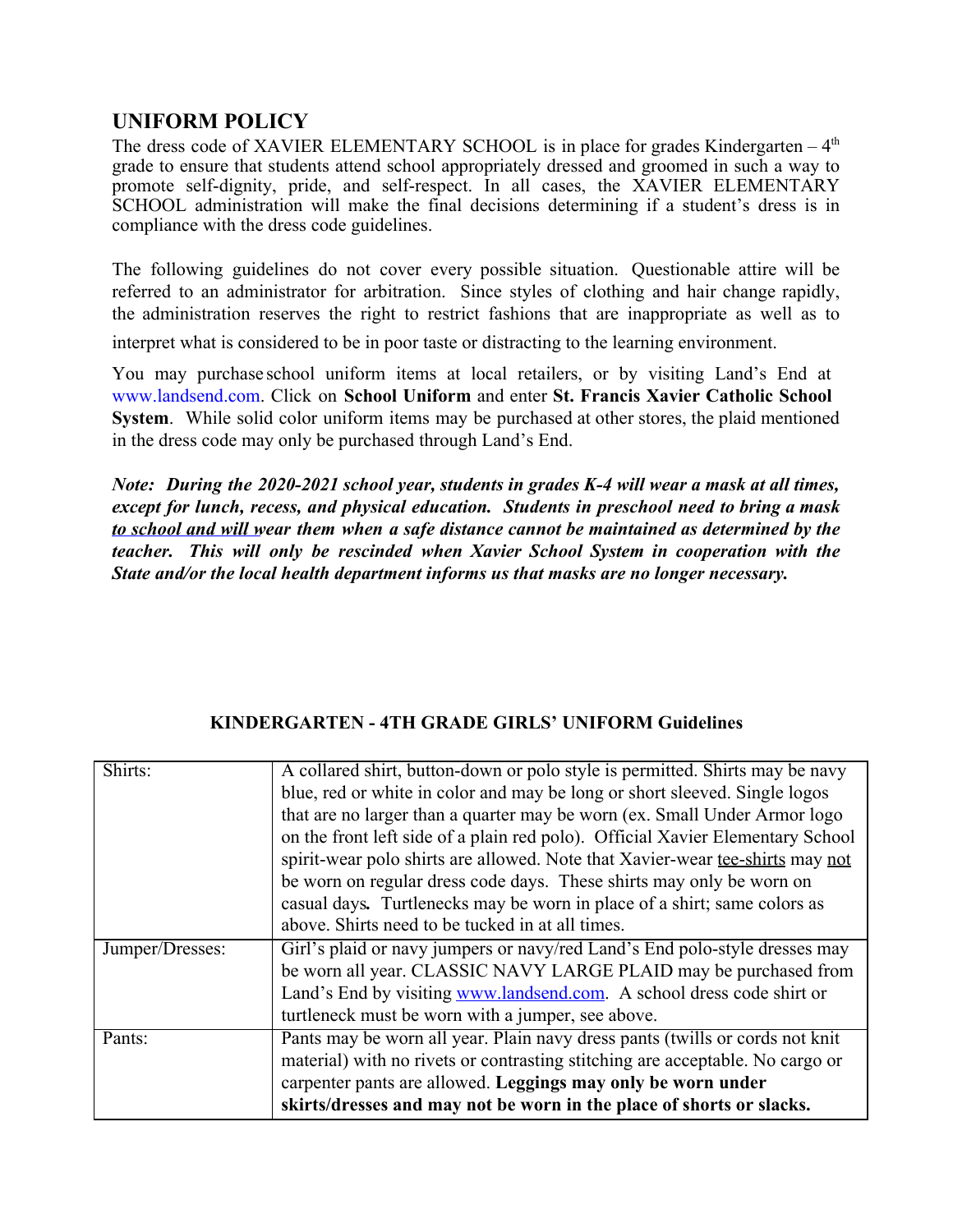| Shorts:             | Shorts may only be worn in the months of August, September, October,            |
|---------------------|---------------------------------------------------------------------------------|
|                     | May and June. Solid navy blue walking shorts (dress shorts) with pockets        |
|                     | are acceptable. Capris in navy are an acceptable option. Shorts made of         |
|                     | denim, spandex, knit, and athletic type materials are not appropriate. Length   |
|                     | may not be greater than 3 inches from the knee.                                 |
| Skorts/Skirts:      | Girls navy blue skorts and skirts may be worn all year. Skorts and skirts in    |
|                     | CLASSIC NAVY LARGE PLAID from Land's End are acceptable. Skorts                 |
|                     | and skirts must be no more than 3" from the knee. Skirts may only be worn       |
|                     | on physical education days if playground shorts are worn underneath the         |
|                     | skirts.                                                                         |
| Sweaters &          |                                                                                 |
|                     | Cardigan, sweatshirt, fleece, v-neck, crew neck or vest sweaters that are       |
| Sweatshirts:        | solid red, white, or navy blue in color may be worn. Merchandise logos or       |
|                     | designs should be no bigger than a quarter. Xavier crew neck, partial zip, or   |
|                     | front zip sweatshirts in navy blue, red, or white are an exception, and may     |
|                     | also be worn in place of a sweater. Xavier wear in colors other than red,       |
|                     | white or navy blue may not be worn on uniform days. Hoods are                   |
|                     | permitted but must remain down during the school day. A school dress code       |
|                     | shirt or turtleneck must be worn with a sweater, fleece, vest or sweatshirt.    |
| Socks, tights and   | Socks, tights, or tight fitting leggings in solid colors (red, white, black, or |
| leggings:           | navy blue) are permitted. Leggings are permitted under skirts, skorts,          |
|                     | jumpers and dresses only; they cannot be worn as pants. Students are            |
|                     | required to wear socks or stockings with their shoes.                           |
| Shoes:              | Everyday shoes must be non-marking and have a closed heel and closed toe.       |
|                     | The heel cannot be more than 1". Designs and colors need to be appropriate      |
|                     | for a school setting. Shoes with blinking lights or roller wheels are not       |
|                     | permitted. Boots, may not be worn as indoor footwear. This includes             |
|                     | fashion boots that are above the ankle in length.                               |
| Belts:              | Belts are not required, but if worn must be black, brown, navy, red, or white.  |
|                     | CLASSIC NAVY LARGE PLAID belts from Land's End are also                         |
|                     | acceptable. Scarves may not be used as belts.                                   |
| Hair/Hair           | Hair must be clean, neatly combed, out of the eyes, a natural shade, and not    |
| Accessories:        | worn in an extreme style. Hair accessories need to be in the school colors      |
|                     | and should not be distracting.                                                  |
| Jewelry/Make-Up:    | Jewelry is discouraged for safety reasons. Long dangly earrings are not         |
|                     | permitted. Make-up is not permitted.                                            |
| Casual              | Casual dress is defined as non-uniform dress. Acceptable shirts are:            |
| (non-uniform) days: | tee-shirts, jerseys, sweatshirts, etc. No sleeveless shirts or tank tops are    |
|                     | allowed unless worn with a sleeved shirt or sweater. Acceptable bottoms are:    |
|                     | jeans, cargo pants, sweatpants, athletic shorts, etc. No spandex pants/shorts   |
|                     | (bike shorts) or leggings worn as pants may be worn on casual days.             |
|                     | Shorts may only be worn in August, September, October, May, and June.           |
|                     | Skirt, skort and shorts length must be no more than 3 inches from the knee.     |
|                     | Shoes must have a closed heel and closed toe. The heel cannot be more than      |
|                     |                                                                                 |
|                     | 1". Clothing must be neat and in good repair. No holes, extreme,                |
|                     | extravagant, sloppy or immodest clothing is allowed. All clothing must be       |
|                     | appropriate to a Catholic school setting.                                       |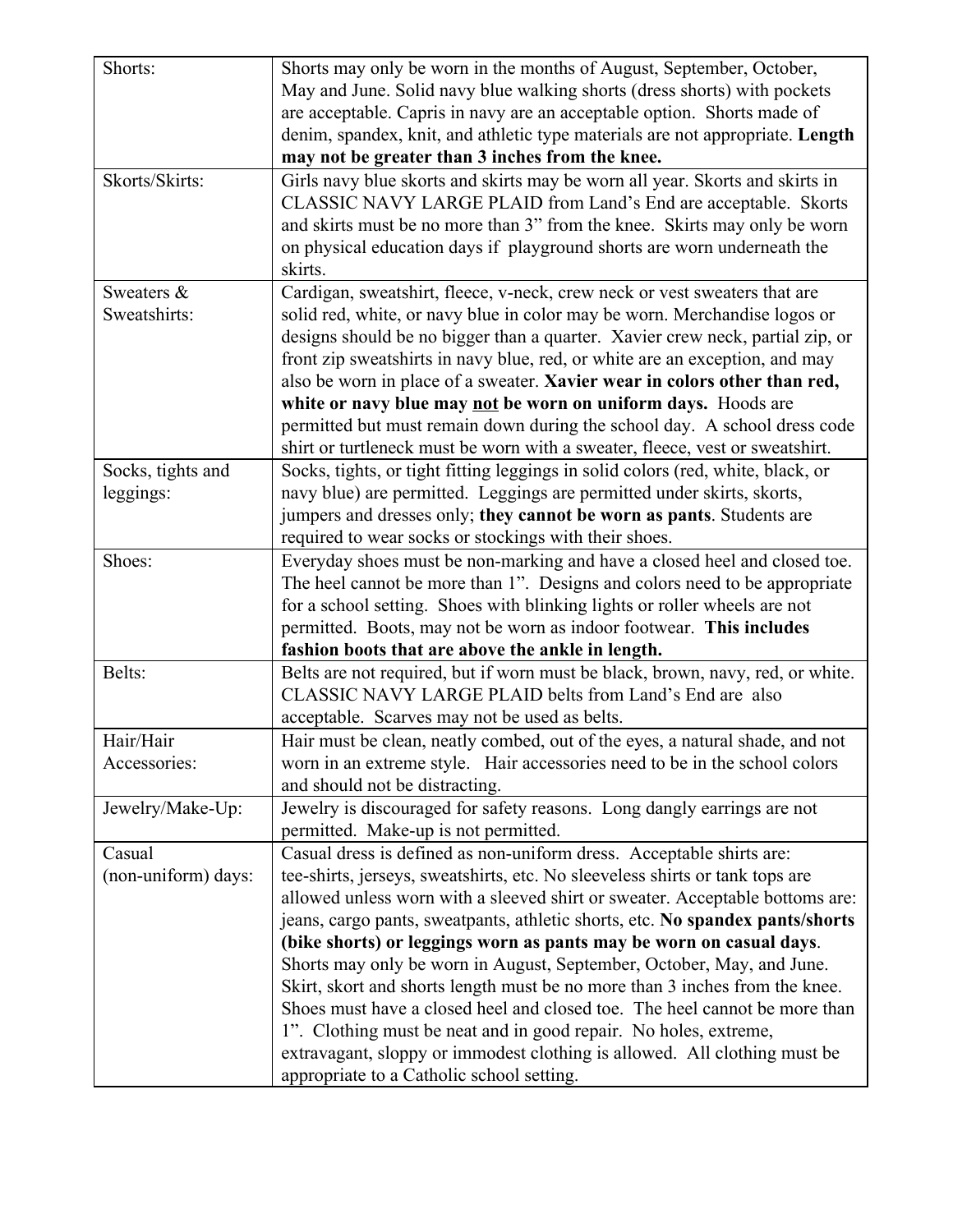## **KINDERGARTEN - 4TH GRADE BOYS' UNIFORM Guidelines**

| Shirts:       | A collared shirt, button-down or polo style is permitted. Shirts may be navy                                                                                    |
|---------------|-----------------------------------------------------------------------------------------------------------------------------------------------------------------|
|               | blue, red or white in color and may be long or short sleeved. Single logos that                                                                                 |
|               | are no larger than a quarter may be worn (ex. Small Under Armor logo on the                                                                                     |
|               | front left side of a plain red polo). Official Xavier Elementary School                                                                                         |
|               | spirit-wear polo shirts are allowed. Note that Xavier wear tee-shirts may not                                                                                   |
|               | be worn on regular dress code days. These shirts may only be worn on casual                                                                                     |
|               | days. Turtlenecks may be worn in place of a shirt, same colors as above.                                                                                        |
|               | Shirts need to be tucked in at all times.                                                                                                                       |
| Pants:        | Plain navy dress pants (twills or cords) with no rivets or contrasting stitching                                                                                |
|               | are acceptable. No cargo or carpenter pants are allowed.                                                                                                        |
| Shorts:       | Shorts may be worn in the months of August, September, October, May and                                                                                         |
|               | June. Solid navy blue walking shorts (dress shorts) with pockets are                                                                                            |
|               | acceptable. Shorts made of denim, spandex, knit, and athletic type materials                                                                                    |
|               | are not appropriate. Length may not be greater than 3 inches from the knee.                                                                                     |
| Sweaters &    |                                                                                                                                                                 |
| Sweatshirts:  | Cardigan, sweatshirts, fleece, v-neck, crew neck or vest sweaters that are solid<br>red, white, or navy blue in color may be worn. Merchandise logos or designs |
|               |                                                                                                                                                                 |
|               | should be no bigger than a quarter. Xavier crew neck, partial zip, or front zip                                                                                 |
|               | sweatshirts in navy blue, red, or white are an exception, and may also be worn                                                                                  |
|               | in place of a sweater. Xavier wear in colors other than red, white or navy                                                                                      |
|               | blue may not be worn on uniform days. Hoods are permitted but must                                                                                              |
|               | remain down during the school day. A school dress code shirt or turtleneck                                                                                      |
|               | must be worn with a sweater, fleece, vest, or sweatshirt.                                                                                                       |
| Socks:        | Socks in solid colors are permitted. Solid red, white, black, or navy may be                                                                                    |
|               | worn. Students are required to wear socks with their shoes.                                                                                                     |
| Shoes:        | Everyday shoes must be non-marking, and have a closed heel and closed toe.                                                                                      |
|               | The heel cannot be more than 1". Designs and colors need to be appropriate                                                                                      |
|               | for a school setting. Shoes with blinking lights or roller wheels are not                                                                                       |
|               | permitted. Boots may not be worn as indoor footwear.                                                                                                            |
| Belts:        | Belts are not required, but if worn must be black, brown, navy, or red in color.                                                                                |
|               |                                                                                                                                                                 |
| Hair:         | Hair must be clean, neatly combed, out of the eyes, a natural shade, and not                                                                                    |
|               | worn in an extreme style.                                                                                                                                       |
| Casual dress  | Casual dress is defined as non-uniform dress. Acceptable shirts are: tee                                                                                        |
| (non-uniform) | shirts, jerseys, sweatshirts etc. No sleeveless shirts or tank tops are allowed                                                                                 |
| days:         | unless worn with a sleeved shirt. Acceptable bottoms are: jeans, cargo pants,                                                                                   |
|               | sweatpants, athletic shorts, etc. Shorts may only be worn in August,                                                                                            |
|               | September, October, May, and June. Spandex (bike shorts) may not be worn                                                                                        |
|               | and all shorts (on uniform or casual days) must be no more than 3 inches from                                                                                   |
|               | the knee. Shoes must have a closed heel and closed toes. The heel cannot be                                                                                     |
|               | more than 1". Clothing must be neat and in good repair. No holes, extreme,                                                                                      |
|               | extravagant, sloppy or immodest clothing is allowed. All clothing must be                                                                                       |
|               | appropriate to a Catholic school setting.                                                                                                                       |
|               |                                                                                                                                                                 |